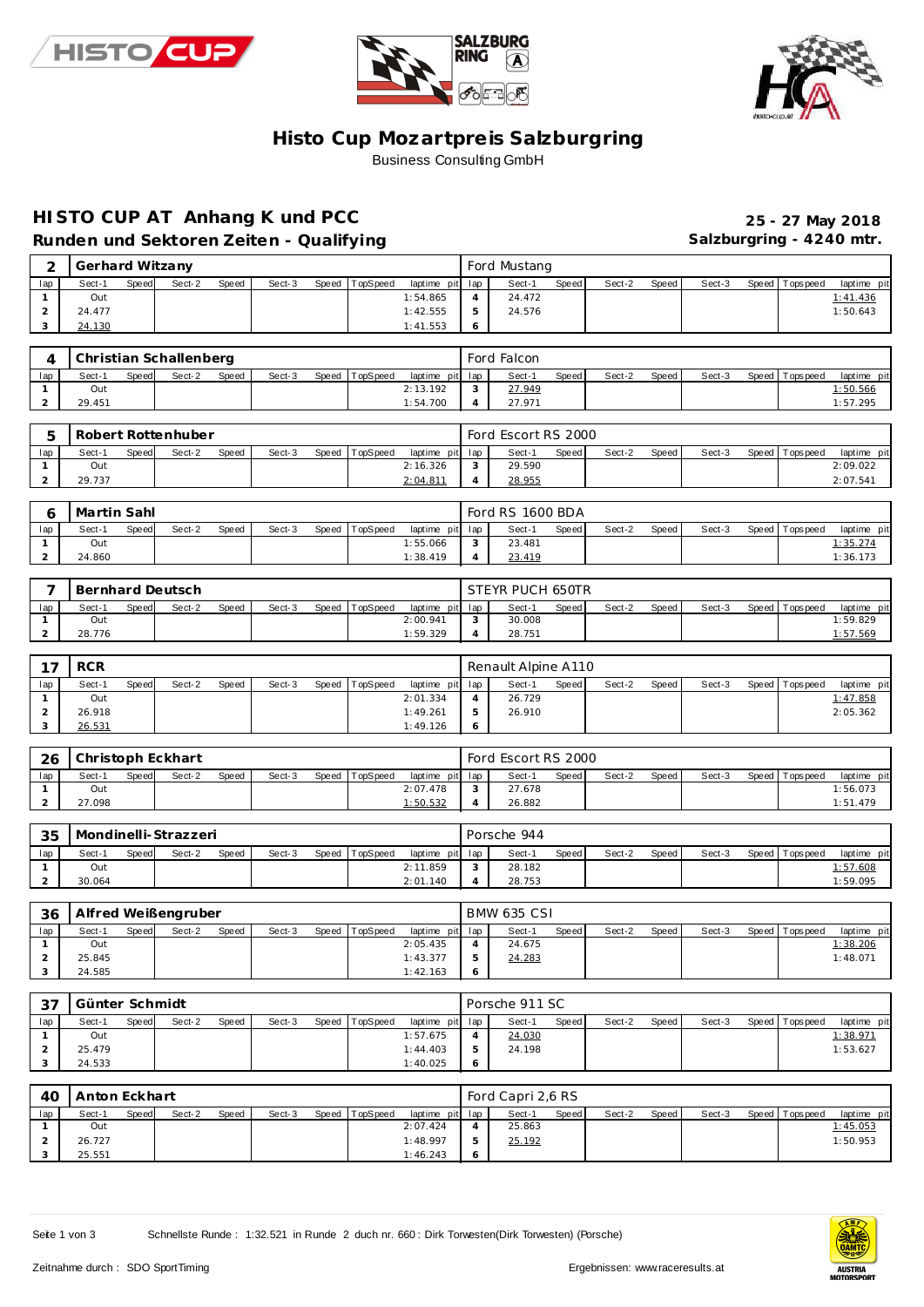





### **Histo Cup Mozartpre is Salzburgring** Business Consulting GmbH

### **HISTO CUP AT Anhang K und PCC 25 - 27 May 2018**

Runden und Sektoren Zeiten - Qualifying **Salzburgring - 4240 mtr.** 

| 45                             | Bruno Knüsli           |       |                          |       |        |       |           |                         |                | Sunbeam Tiger                  |       |        |       |        |       |                   |                                                                                                                             |
|--------------------------------|------------------------|-------|--------------------------|-------|--------|-------|-----------|-------------------------|----------------|--------------------------------|-------|--------|-------|--------|-------|-------------------|-----------------------------------------------------------------------------------------------------------------------------|
| lap                            | Sect-1                 | Speed | Sect-2                   | Speed | Sect-3 | Speed | TopSpeed  | laptime pit             | lap            | Sect-1                         | Speed | Sect-2 | Speed | Sect-3 | Speed | T ops pee d       | laptime pit                                                                                                                 |
| $\mathbf{1}$                   | 25.967                 |       |                          |       |        |       |           | 1:48.195                | 3              | 24.608                         |       |        |       |        |       |                   | 1:44.850                                                                                                                    |
| $\overline{a}$                 | 26.643                 |       |                          |       |        |       |           | 1:47.965                | $\overline{4}$ | 25.447                         |       |        |       |        |       |                   | 1:58.995                                                                                                                    |
| 46                             | Robert Dubler          |       |                          |       |        |       |           |                         |                | Chevrolet Corvette             |       |        |       |        |       |                   |                                                                                                                             |
| lap                            | Sect-1                 | Speed | Sect-2                   | Speed | Sect-3 | Speed | T opSpeed | laptime pit             | lap            | Sect-1                         | Speed | Sect-2 | Speed | Sect-3 | Speed | T ops pee d       | laptime pit                                                                                                                 |
| 1                              | 25.470                 |       |                          |       |        |       |           | 1:44.407                | 3              | 26.858                         |       |        |       |        |       |                   | 1:46.960                                                                                                                    |
| $\overline{a}$                 | 25.898                 |       |                          |       |        |       |           | 1:44.595                | 4              | 29.816                         |       |        |       |        |       |                   | 2:16.850                                                                                                                    |
|                                |                        |       |                          |       |        |       |           |                         |                |                                |       |        |       |        |       |                   |                                                                                                                             |
| 47                             |                        |       | Amanda Hennessy          |       |        |       |           |                         |                | Chevrolet Corvette             |       |        |       |        |       |                   |                                                                                                                             |
| lap<br>1                       | Sect-1<br>23.699       | Speed | Sect-2                   | Speed | Sect-3 | Speed | TopSpeed  | laptime pit<br>1:38.870 | lap<br>3       | Sect-1<br>23.147               | Speed | Sect-2 | Speed | Sect-3 | Speed | <b>Tops peed</b>  | laptime pit<br>1:44.751                                                                                                     |
| $\overline{a}$                 | 23.665                 |       |                          |       |        |       |           | 1:38.712                | $\overline{4}$ | 23.694                         |       |        |       |        |       |                   | 1:40.071                                                                                                                    |
|                                |                        |       |                          |       |        |       |           |                         |                |                                |       |        |       |        |       |                   |                                                                                                                             |
| 49                             |                        |       | Thomas Dätwyler          |       |        |       |           |                         |                | Opel Kadett C                  |       |        |       |        |       |                   |                                                                                                                             |
| lap                            | Sect-1                 | Speed | Sect-2                   | Speed | Sect-3 | Speed | TopSpeed  | laptime pit             | lap            | Sect-1                         | Speed | Sect-2 | Speed | Sect-3 | Speed | T ops pee d       | laptime pit                                                                                                                 |
| $\mathbf{1}$                   | Out                    |       |                          |       |        |       |           | 1:56.388                | $\overline{4}$ | 25.104                         |       |        |       |        |       |                   | 1:43.427                                                                                                                    |
| $\overline{\mathbf{c}}$        | 26.783                 |       |                          |       |        |       |           | 1:46.253                | 5              | 25.730                         |       |        |       |        |       |                   | 1:55.582                                                                                                                    |
| 3                              | 25.486                 |       |                          |       |        |       |           | 1:42.457                | 6              |                                |       |        |       |        |       |                   |                                                                                                                             |
| 50                             | David Becvar           |       |                          |       |        |       |           |                         |                | Jaguar XJS                     |       |        |       |        |       |                   |                                                                                                                             |
| lap                            | Sect-1                 | Speed | Sect-2                   | Speed | Sect-3 | Speed | TopSpeed  | laptime pit             | lap            | Sect-1                         | Speed | Sect-2 | Speed | Sect-3 |       | Speed Topspeed    | laptime pit                                                                                                                 |
| $\mathbf{1}$                   |                        |       |                          |       |        |       |           | 5:08.090                | $\overline{2}$ |                                |       |        |       |        |       |                   |                                                                                                                             |
|                                |                        |       |                          |       |        |       |           |                         |                |                                |       |        |       |        |       |                   |                                                                                                                             |
| 51                             | Jaroslav Rejka         |       |                          |       |        |       |           |                         |                | Jaguar XJS                     |       |        |       |        |       |                   |                                                                                                                             |
| lap                            | Sect-1                 | Speed | Sect-2                   | Speed | Sect-3 | Speed | TopSpeed  | laptime pit             | lap            | Sect-1                         | Speed | Sect-2 | Speed | Sect-3 | Speed | T ops pee d       | laptime pit                                                                                                                 |
| $\mathbf{1}$                   | Out                    |       |                          |       |        |       |           | 2:02.317                | 4              | 23.822                         |       |        |       |        |       |                   | 1:37.765                                                                                                                    |
| $\overline{\mathbf{c}}$        | 26.063                 |       |                          |       |        |       |           | 1:46.668                | 5              | 24.042                         |       |        |       |        |       |                   | 1:39.198                                                                                                                    |
| 3                              | 24.031                 |       |                          |       |        |       |           | 1:42.494                | 6              |                                |       |        |       |        |       |                   |                                                                                                                             |
|                                |                        |       |                          |       |        |       |           |                         |                |                                |       |        |       |        |       |                   |                                                                                                                             |
|                                |                        |       |                          |       |        |       |           |                         |                |                                |       |        |       |        |       |                   |                                                                                                                             |
| 60                             | Herby Senn             |       |                          |       |        |       |           |                         |                | Triumph Spitfire Mk3           |       |        |       |        |       |                   |                                                                                                                             |
| lap<br>1                       | Sect-1<br>Out          | Speed | Sect-2                   | Speed | Sect-3 | Speed | TopSpeed  | laptime pit<br>2:08.015 | lap<br>3       | Sect-1<br>28.161               | Speed | Sect-2 | Speed | Sect-3 | Speed | T ops pee d       | 1:54.704                                                                                                                    |
| $\overline{a}$                 | 28.852                 |       |                          |       |        |       |           | 1:58.753                | $\overline{4}$ | 28.674                         |       |        |       |        |       |                   | 1:59.418                                                                                                                    |
|                                |                        |       |                          |       |        |       |           |                         |                |                                |       |        |       |        |       |                   |                                                                                                                             |
| 76                             | Ingo Vieser            |       |                          |       |        |       |           |                         |                | BMW 323i E21 Gruppe 2          |       |        |       |        |       |                   |                                                                                                                             |
| lap                            | Sect-1                 | Speed | Sect-2                   | Speed | Sect-3 | Speed | T opSpeed | laptime pit             | lap            | Sect-1                         | Speed | Sect-2 | Speed | Sect-3 | Speed | T ops pee d       |                                                                                                                             |
| 1                              | Out                    |       |                          |       |        |       |           | 2:00.443                | 3              | 29.118                         |       |        |       |        |       |                   | 2:02.860                                                                                                                    |
| $\overline{a}$                 | 27.838                 |       |                          |       |        |       |           | 1:57.575                | $\overline{4}$ | 1:37.679                       |       | In     |       | In     |       |                   |                                                                                                                             |
|                                | Peter Lüthi            |       |                          |       |        |       |           |                         |                |                                |       |        |       |        |       |                   |                                                                                                                             |
| 84<br>lap                      | Sect-1                 | Speed | Sect-2                   | Speed | Sect-3 | Speed | TopSpeed  | laptime pit             | lap            | Triumph Spitfire Mk3<br>Sect-1 | Speed | Sect-2 | Speed | Sect-3 | Speed | T ops peed        |                                                                                                                             |
| 1                              | Out                    |       |                          |       |        |       |           | 2:08.440                | 3              | 30.552                         |       |        |       |        |       |                   | 2:02.818                                                                                                                    |
| $\overline{2}$                 | 30.186                 |       |                          |       |        |       |           | 2:02.006                | $\overline{4}$ | 30.649                         |       |        |       |        |       |                   | 2:26.339                                                                                                                    |
|                                |                        |       |                          |       |        |       |           |                         |                |                                |       |        |       |        |       |                   |                                                                                                                             |
| 87                             | Franz Kerzner          |       |                          |       |        |       |           |                         |                | Ford Escort RS 1600 BDA        |       |        |       |        |       |                   |                                                                                                                             |
| lap                            | Sect-1                 | Speed | Sect-2                   | Speed | Sect-3 | Speed | TopSpeed  | laptime pit             | lap            | Sect-1                         | Speed | Sect-2 | Speed | Sect-3 |       | Speed   Topspeed  |                                                                                                                             |
| $\mathbf{1}$                   | Out                    |       |                          |       |        |       |           | 2:05.171                | 3              | 26.367                         |       |        |       |        |       |                   | 1:48.018                                                                                                                    |
| $\overline{a}$                 | 27.440                 |       |                          |       |        |       |           | 1:46.545                | 4              | 1:27.918                       |       | In     |       | In     |       |                   |                                                                                                                             |
|                                |                        |       |                          |       |        |       |           |                         |                | Chevrolet Corvette C4          |       |        |       |        |       |                   |                                                                                                                             |
| 92<br>lap                      | Bernd Matzer<br>Sect-1 | Speed | Sect-2                   | Speed | Sect-3 | Speed | TopSpeed  | laptime pit             | lap            | Sect-1                         | Speed | Sect-2 | Speed | Sect-3 | Speed |                   |                                                                                                                             |
| $\mathbf{1}$                   | Out                    |       |                          |       |        |       |           | 1:59.335                | 3              | 28.503                         |       |        |       |        |       |                   | 1:56.518                                                                                                                    |
| $\overline{a}$                 | 26.922                 |       |                          |       |        |       |           | 1:45.812                | $\overline{4}$ | 27.991                         |       |        |       |        |       |                   | 1:45.894                                                                                                                    |
|                                |                        |       |                          |       |        |       |           |                         |                |                                |       |        |       |        |       |                   |                                                                                                                             |
| 121                            |                        |       | Josef Schößwendter (AUT) |       |        |       |           |                         |                | Porsche 944 Turbo              |       |        |       |        |       |                   |                                                                                                                             |
| lap                            | Sect-1                 | Speed | Sect-2                   | Speed | Sect-3 | Speed | TopSpeed  | laptime pit             | lap            | Sect-1                         | Speed | Sect-2 | Speed | Sect-3 | Speed | <b>T</b> ops peed | laptime pit<br>laptime pit<br>3:04.002 P<br>laptime pit<br>laptime pit<br>3:05.298 P<br>Topspeed laptime pit<br>laptime pit |
| $\mathbf{1}$<br>$\overline{a}$ | Out<br>26.436          |       |                          |       |        |       |           | 2:01.751<br>1:45.875    | 4<br>5         | 24.425<br>24.599               |       |        |       |        |       |                   | 1:39.450<br>1:45.526                                                                                                        |

Seite 2 von 3 Schnellste Runde : 1:32.521 in Runde 2 duch nr. 660 : Dirk Torwesten(Dirk Torwesten) (Porsche)